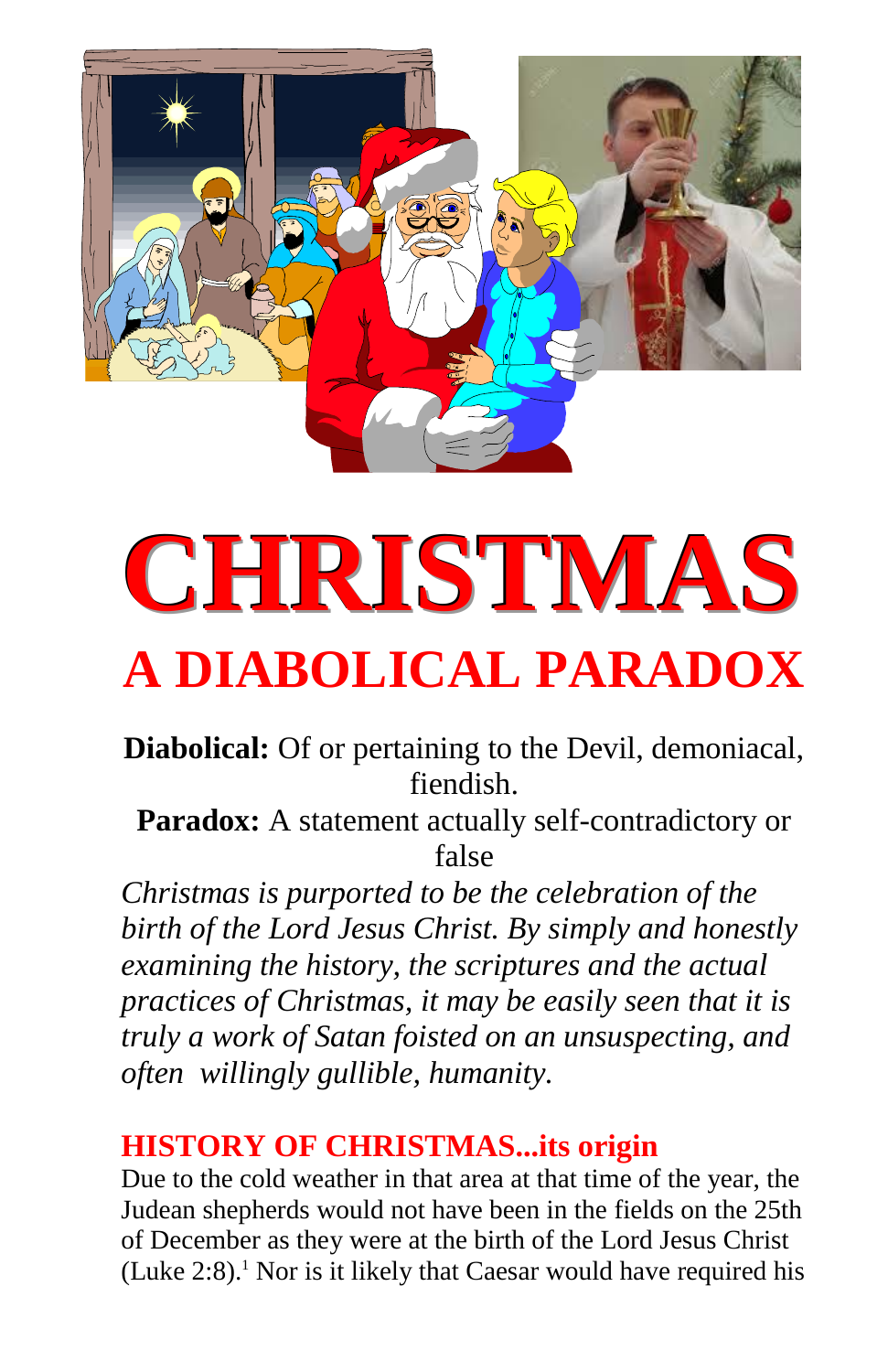subjects to travel to their home towns in the winter to be taxed

Holy Bible

as he did just before the birth of the Lord Jesus (Luke 2:1-3).

Nowhere in the word of God do we find anyone celebrating the birthday of the Lord Jesus, nor do we find any command from God to do so. Since God Almighty has told us that within the pages of His written word may be

found all He would have us do to be perfect (mature) Christians before Him, and Christmas is not found there, it must not be a good work in the eyes of God.

> *II Timothy 3:16-17 "All scripture is given by inspiration of God, and is profitable for doctrine, for reproof, for correction, for instruction in righteousness: That the man of God may be perfect, throughly furnished unto all good works."*

Obviously if the celebration of Christmas did not originate with God and the Bible, we will have to look to secular history for its origin. Prior to the celebration of Christmas, December 25th was celebrated as the Natalis Solis Invicti, the birthday of the Unconquerable Sun.<sup>1</sup> The worship of this pagan deity, known by different names in different lands, penetrated the Roman world in the first century B.C.. Under Roman Catholicism, the celebration of the birthday of the Sun was adopted<sup>2</sup> and changed to supposedly celebrate the birthday of the Son of God, retaining many of the pagan customs and festivities.<sup>3</sup> Some of the earliest settlers of the American colonies, the Puritans, outlawed the celebration of Christmas "because there was no biblical sanction"<sup>4</sup> for such an observance.

# **ORIGIN OF CHRISTMAS CUSTOMS "Yuletide"**

This common terminology for the Christmas season<sup>5</sup> has its origin deeply rooted in paganism far before the birth of our Lord Jesus Christ. In paganism, the mother of the sun god, and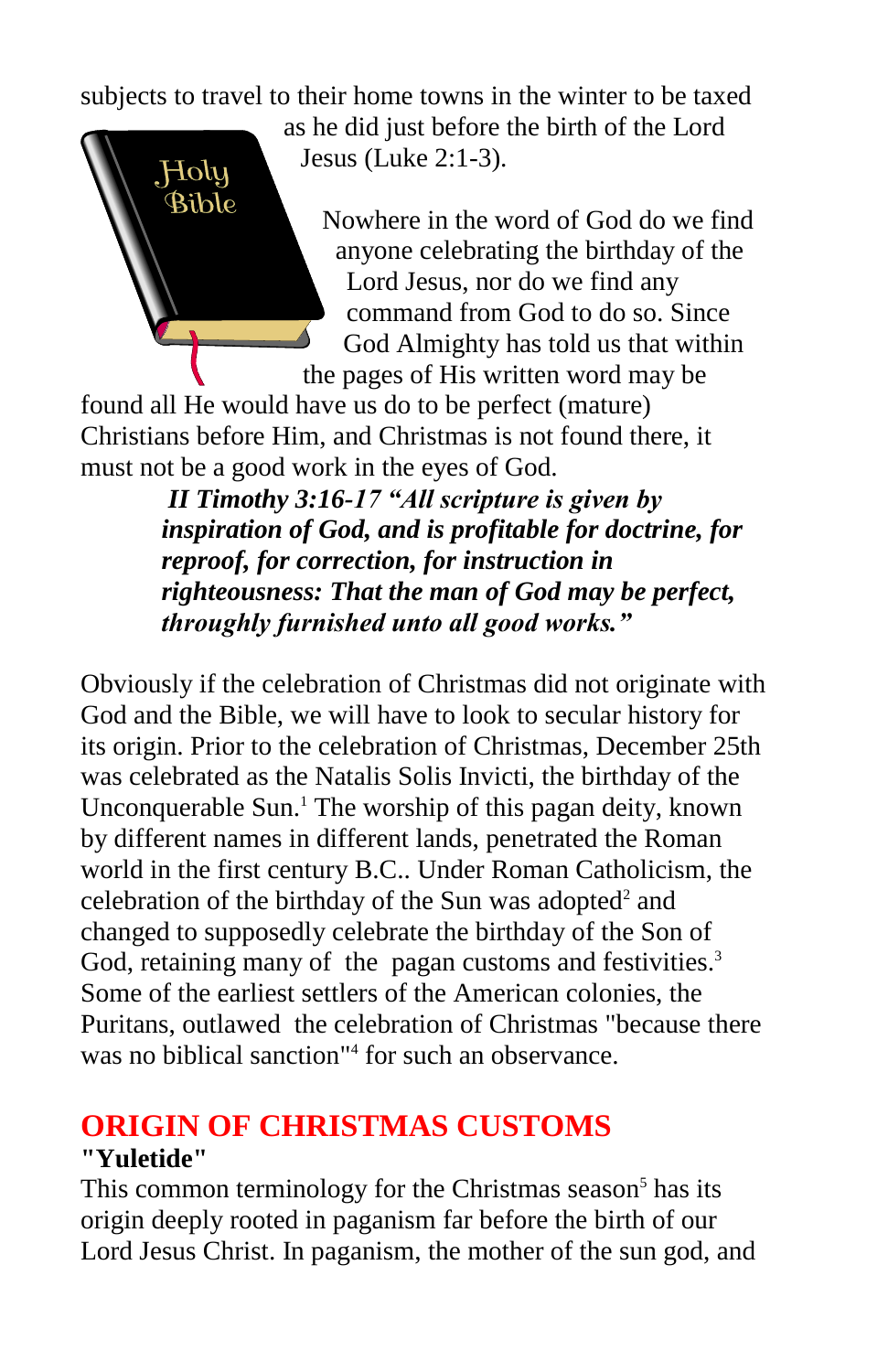great mediatorial divinity, was said to have been mystically turned into a tree and in this condition gave birth to her son. The birthday associated with December 25th was really a reincarnation of her son. He had been killed and was miraculously raised on December 25th. Thus the pagans would cast a "yule (child) log" on the fire the evening of December 24th. On the next morning, the reincarnated tree would appear.<sup>6</sup>

**"Christmas Tree"** (colored lights today) This custom of the Christmas season was common in pagan Rome and Egypt. In Egypt they used a palm tree and in Rome a fir tree. See above for the significance of the tree on the morning of December 25th in the pagan festivals.<sup>6</sup> It may be that the reference to the tree in Jeremiah

10 had its roots in this pagan celebration.

#### **"Candles"**

Lighted candles are foreign to the worship of God in the church of the New Testament scriptures. Yet, they too had their place in the worship of the sun god of paganism $6$  and in Christmas today.

## **"Santa Claus"**

The origin of Santa Claus, or St. Nicholas, is well known. He was a Roman Catholic bishop in Asia Minor in the first half of the fourth century.<sup>7</sup> Various legends of his generosity are reported, especially toward children whom he supposedly would question to see if they had studied their catechism and behaved well before giving them treats. His bishop's robe, no doubt, evolved into the modern day red uniform of Santa Claus.<sup>8</sup>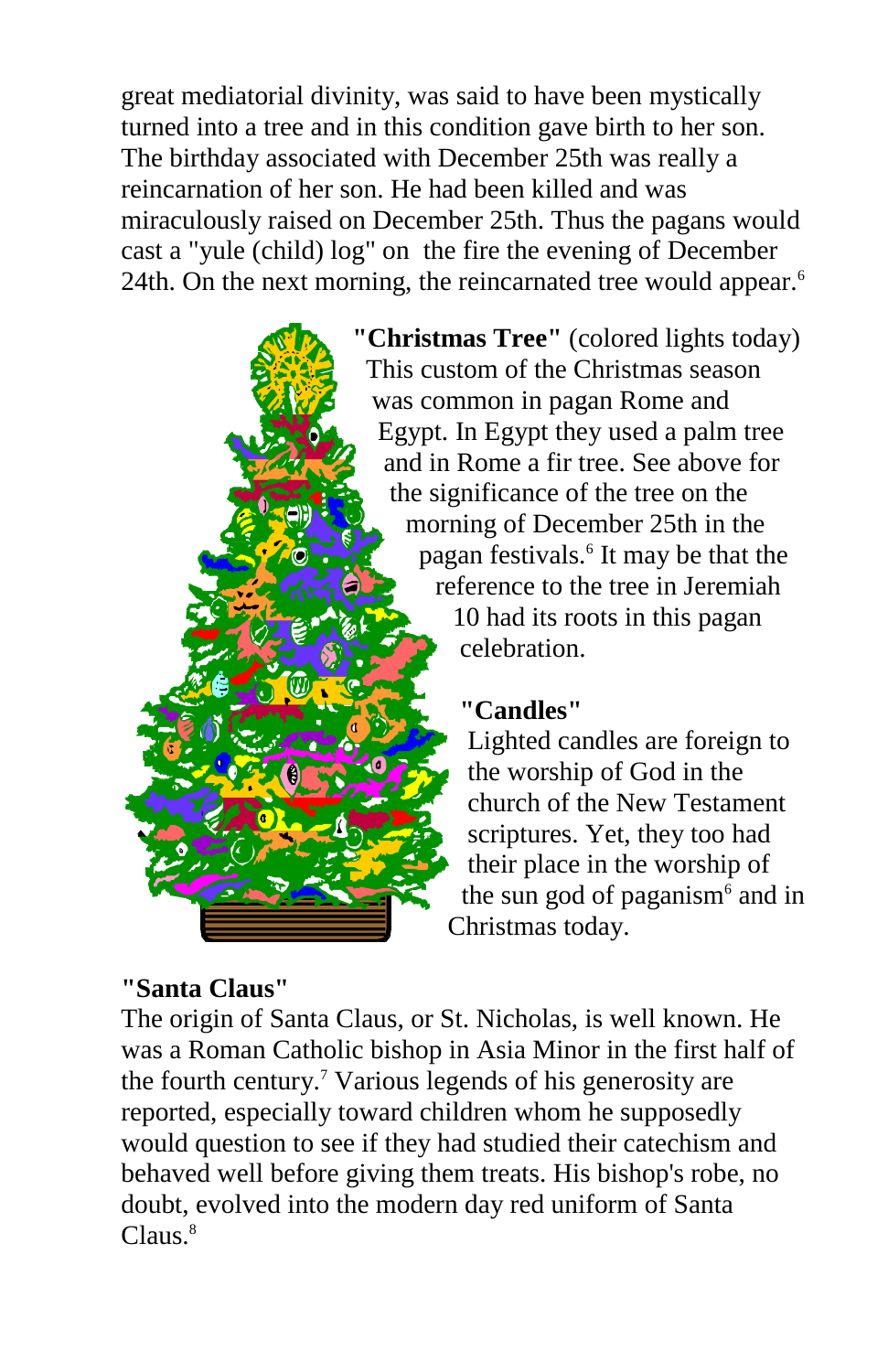## **"Mistletoe"**

Among the pre-Christian Druidic superstitions, derived from ancient Babylon, was the legend of the mistletoe. It was regarded as a divine branch that came down from heaven and grafted itself into an earthly tree. Thus the mistletoe became a token of reconciliation, the kiss being a symbol of pardon.<sup>9</sup>

At one time Babylon was the center of the civilized world and the origin of all paganism. As such it corrupted the truth of God through the "mysteries" of its religion and thus debased, carnalized and materialized it.

# **CHRIST-MASS**

In the Roman Catholic mass, the following anti-biblical, anti-Christ events are purported to take place:

## **"Unbloody Sacrifice"**

**"The mass is the unbloody renewal of the sacrifice of Christ on Calvary's cross...Christ, through the ministry of the Catholic priest, offers Himself to God in an unbloody**



**manner under the appearances of bread and wine."<sup>10</sup>**

Crucify Him again! Do it again! Again, I say. That is not enough. Do it again! Again! Again! Crucify Him again!

**"Christ Crucified Afresh"** (thus indicating His death on Calvary was insufficient) "The mass is the same sacrifice as the sacrifice of the cross because the Victim is the same. The purpose of the mass is, among other things, to satisfy the justice of God for the sins committed against Him."<sup>11</sup>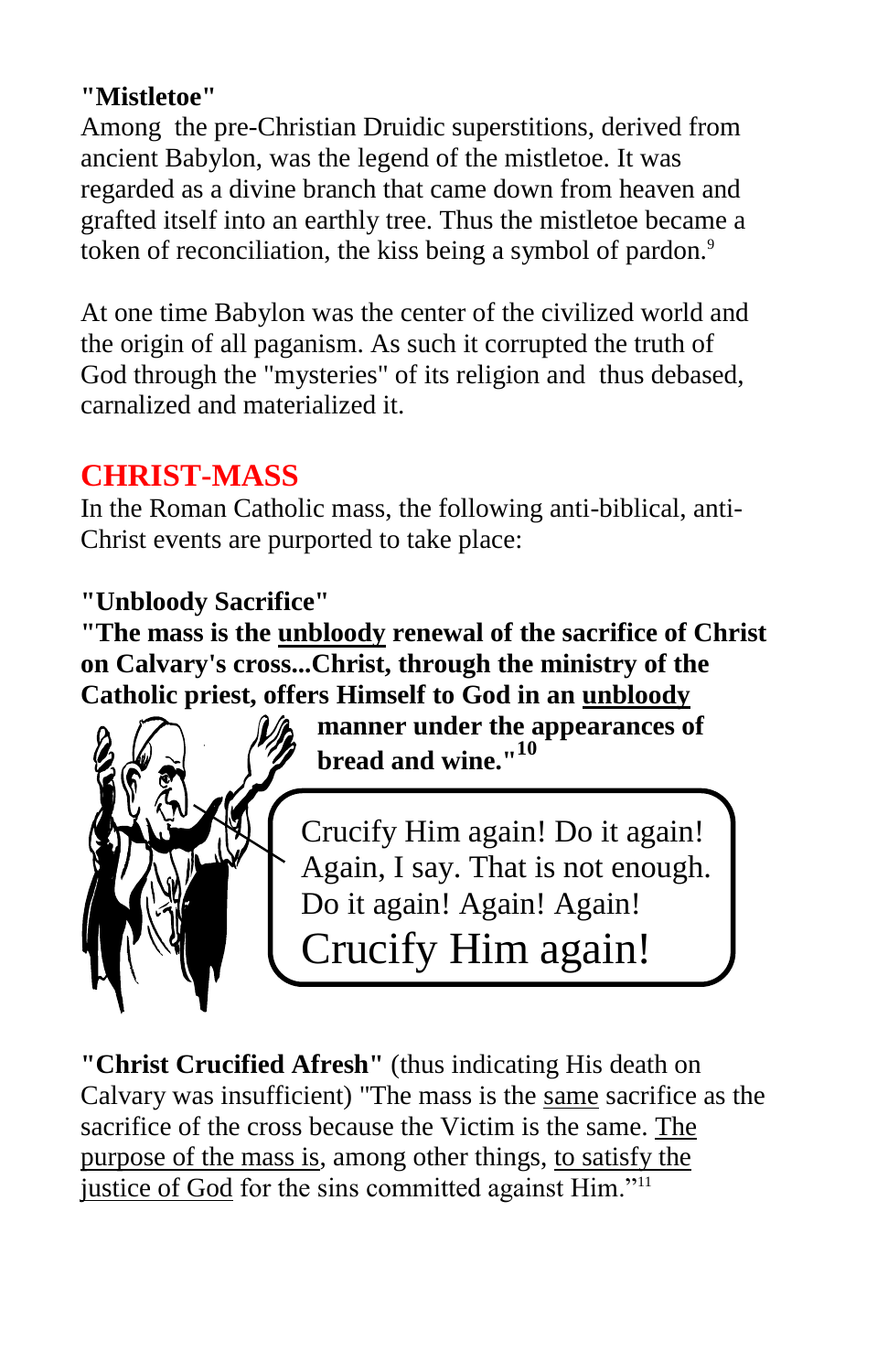"When the priest pronounces the tremendous words of consecration, he reaches up into the heavens and brings Christ down from His throne, and places Him upon the *(Roman Catholic)* alter to be offered up again as the victim for the sins of man...Christ became incarnate a single time, the priest brings Christ down from heaven and renders Him present on the *(Roman Catholic)* alter as the eternal Victim for the sins of man-not once but a thousand times! The priest speaks and lo! Christ, the eternal, omnipotent God, bows His head in humble obedience to the priest's command...No wonder that the name which spiritual writers are especially fond of applying to the priest is that of 'alter Chritus.' For the priest is and should be another Christ."<sup>12</sup>

To those who know the Savior and Lord of the Bible, Jesus Christ, the above quotations from official Roman Catholic publications are at once sickening and outrageous! Note the following from the word of God.

> *HEB 9:22 And almost all things are by the law purged with blood; and without shedding of blood is no remission.*

*HEB 9:24-28 For Christ is not entered into the holy places made with hands, which are the figures of the true; but into heaven itself, now to appear in the presence of God for us: Nor yet that he should offer himself often, as the high priest entereth into the holy* 

*place every year with blood of others; For then must he often have suffered since the foundation of the world: but now once in the end of the world* 



*hath he appeared to put away sin by the sacrifice of himself. And as it is appointed unto men once to die, but after this the judgment: So Christ was once offered to bear the sins of many; and unto them that*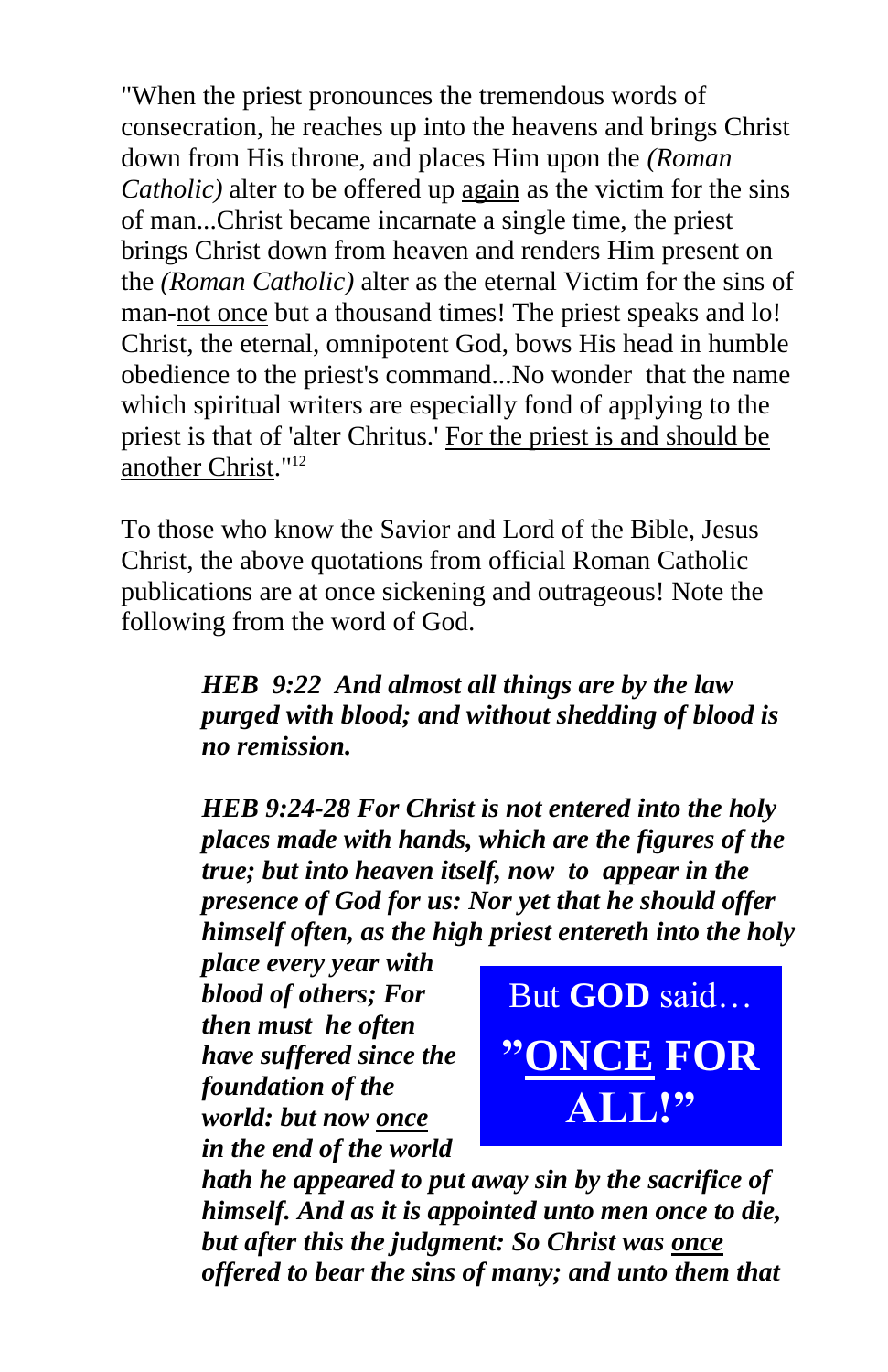*look for him shall he appear the second time without sin unto salvation.* 

**ONCE!** *HEB 10:5-18 Wherefore when he cometh into the world, he saith, Sacrifice and offering thou wouldest not, but a body hast thou prepared me: In burnt offerings and sacrifices for sin thou hast had no pleasure. Then said I, Lo, I come (in the volume of the book it is written of me), to do thy will, O God. Above when he said, Sacrifice and offering and burnt offerings and offering for sin thou wouldest not, neither hadst pleasure therein; which are offered by the law; Then said he, Lo, I come to do thy will, O God. He taketh away the first, that he may establish the second. By the which will we are sanctified through the offering of the body of Jesus Christ once for all. And every priest standeth daily ministering and offering oftentimes the same sacrifices, which can never take away sins: But this man, after he had offered one sacrifice for sins for ever, sat down on the right hand of God; From henceforth expecting till his enemies be made his footstool. For by one offering he hath perfected forever them that are sanctified. Whereof the Holy Ghost also is a witness to us: for after that he had said before, This is the covenant that I will make with them after those days, saith the Lord, I will put my laws into their hearts, and in their minds will I write them; And their sins and iniquities will I remember no more. Now where remission of these is, there is no more offering for sin.*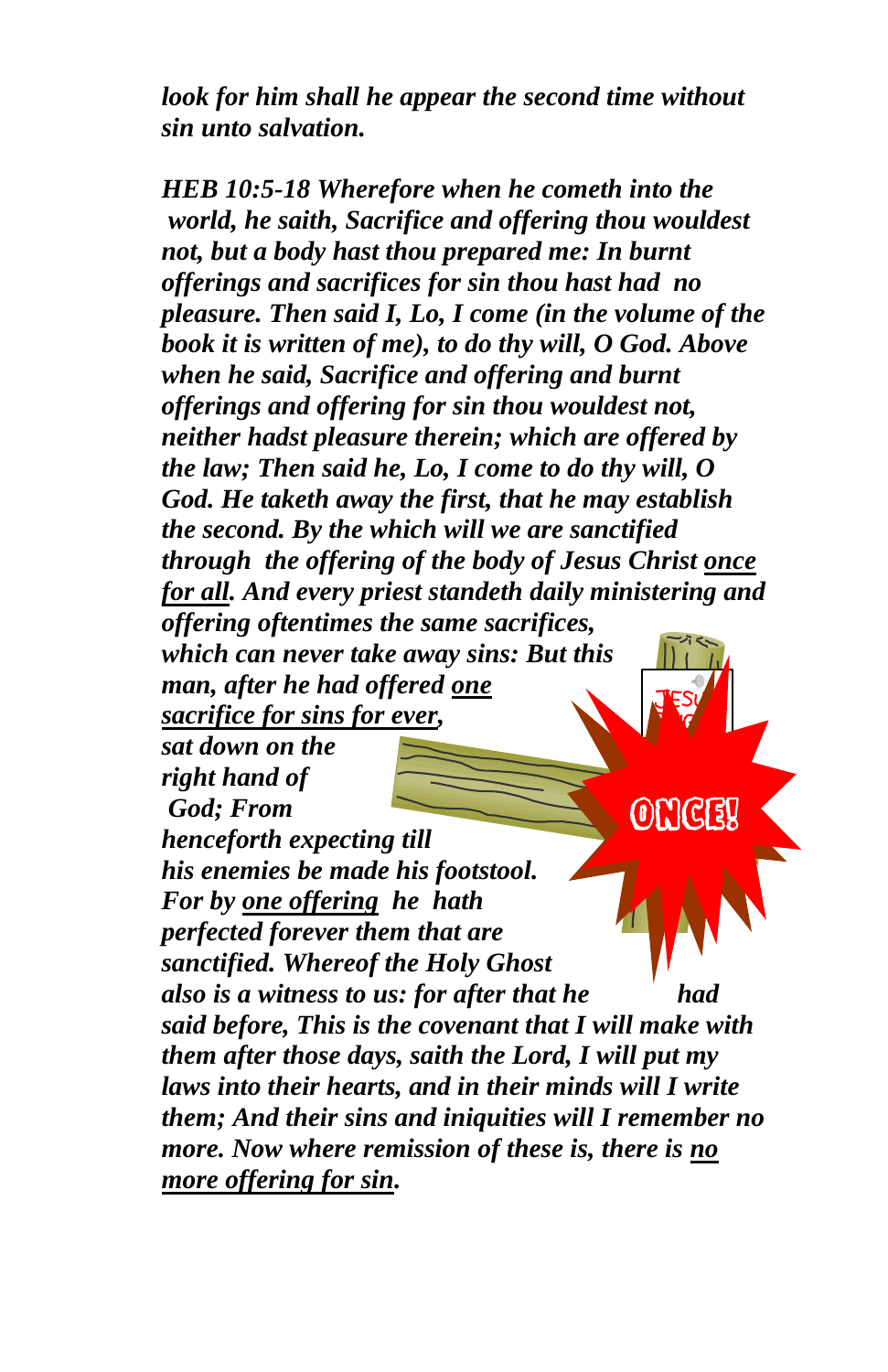# **THE DIABOLICAL PARADOX**

The celebration of Christmas is purported to be in commemoration of the birth of Jesus Christ. In the mass celebrating His birth, the Roman Catholics claim to call Him down from heaven and crucify Him again, the same as on Calvary. This means they celebrate His birth by killing Him!!!

Shall we who know the Christ of the Bible follow the leading of these "other christs" as they claim to accomplish such a terrible feat. Shall we, to the tune of clinking glasses of alcohol, shout "Merry Christ-Mass" or merry crucifixion of Christ again and again and again and again with those who do not love the Saviour! Shall we join with them in calling this unspeakable ungodliness "Christian" and make it the apex of the "Christian" holidays. If this is not a demoniacal contradiction then what is it?!!!

Can you not hear the similarity of the gleeful shouting of the two crowds? Modern day revelers, ignorant of the grand gift of the Son of God for their sins are shouting "Merry Christmas, Merry Christmas!" While the Christ rejecting Jews at the cross shouted "Crucify Him, Crucify Him." They are the SAME!!! Surely Satan must roll with laughter at the spectacle of some of God's true children blindly joining with his ungodly followers to demean, disgrace and defame the Lord of glory!

# **GOSPEL ACCORDING TO SAINT NICHOLAS**

The Bible teaches the following gospel, or good news, regarding the only way of salvation and forgiveness:

*TITUS 3:5 Not by works of righteousness which we have done, but according to his mercy he saved us, by the washing of regeneration, and renewing of the Holy Ghost;*

*EPH 2:8-9 For by grace are ye saved through faith; and that not of yourselves: it is the gift of God: Not of works, lest any man should boast.*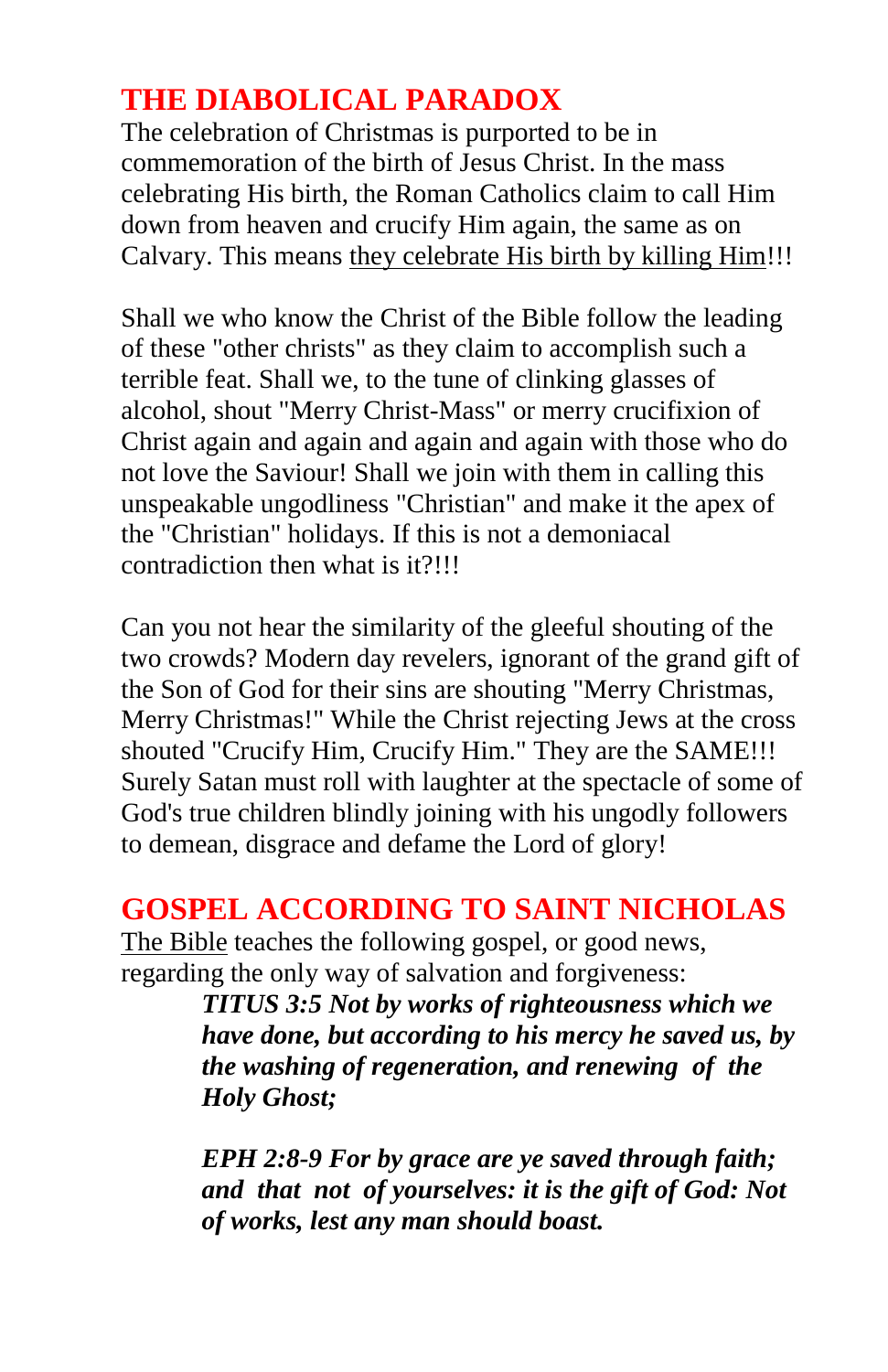*ROM 4:5-8 But to him that worketh not, but believeth on him that justifieth the ungodly, his faith is counted for righteousness. Even as David also describeth the blessedness of the man, unto whom God imputeth righteousness without works, Saying, Blessed are they whose iniquities are forgiven, and whose sins are covered. Blessed is the man to whom the Lord will not impute sin.*

Now, as with the false doctrines of Roman Catholicism, lets compare the word of God with the word's of man as ascribed to Santa Claus.

#### **"SANTA CLAUS IS COMING TO TOWN"**

(A well known and popular Christmas song)

"He sees you when you're sleeping. He knows when you're awake. He knows whether you've been bad or good So be good for goodness sake.! You better not cry. You better not pout. You better not sigh. You better watch out. Santa Claus is coming to town."



All are aware of the myth regarding Santa Clause. From his unseen North Pole headquarters he is preparing gifts as he miraculously keeps records on the behavior of boys and girls the world over. Once a year he visits their homes on the 25th of December to deliver toys and treats to boys and girls who have earned them by their good works. This is diabolically opposed to the true gospel of salvation and forgiveness of sins without works! In addition, although Santa is supposed to fill the stockings of bad little boys and girls with ashes and leave them no presents, there is never such a child! This only teaches lies and hypocrisy to the minds of little children. It teaches that regardless of what is taught, all will really be rewarded in the end. This is NOT true!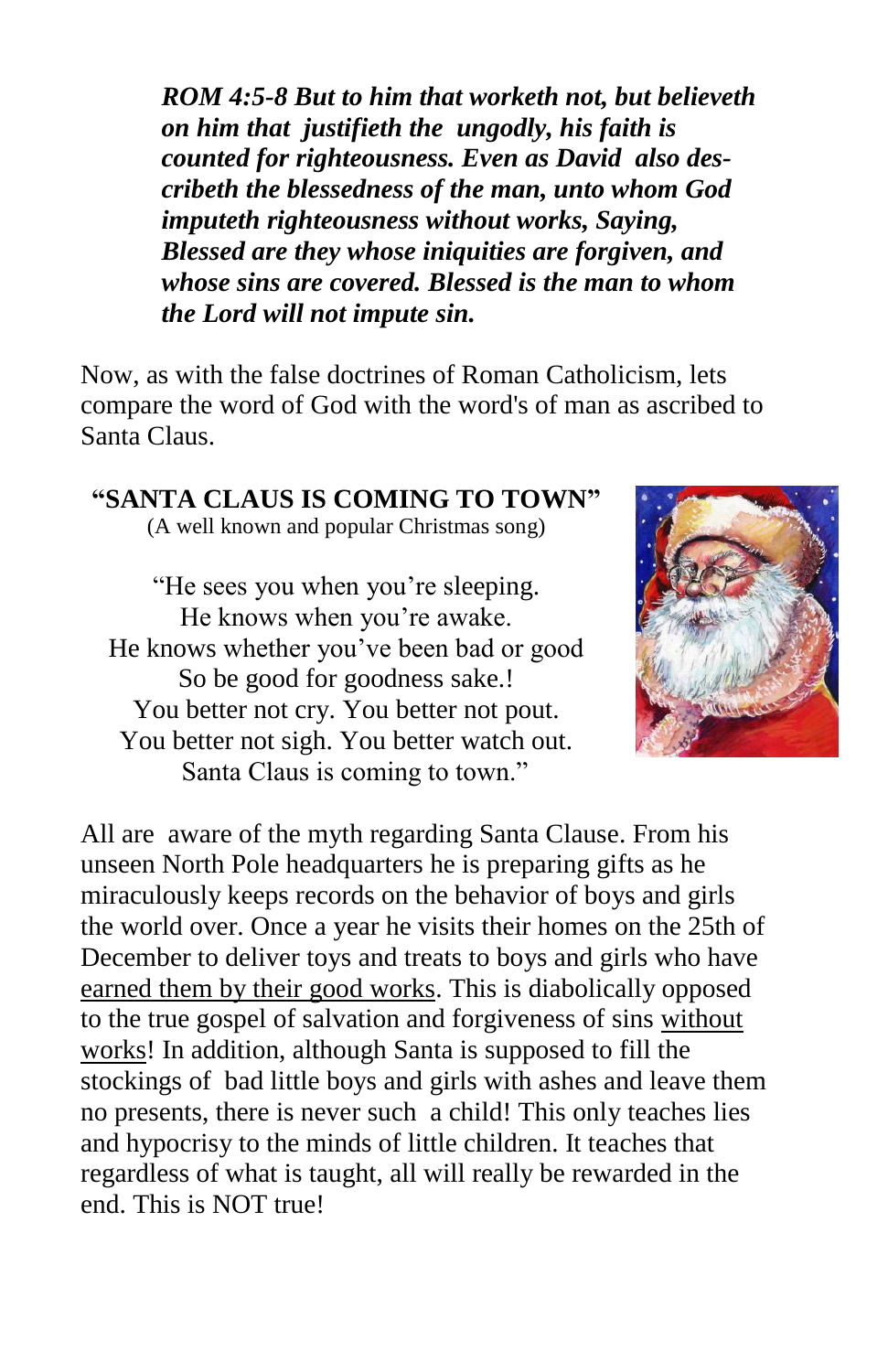*JOHN 14:6 Jesus saith unto him, I am the way, the truth, and the life: no man cometh unto the Father, but by me.*

*JOHN 3:7 Marvel not that I said unto thee, Ye must be born again.*

*JOHN 8:24 I said therefore unto you, that ye shall die in your sins: for if ye believe not that I am he, ye shall die in your sins.*

*ACTS 4:12 Neither is there salvation in any other: for there is none other name under heaven given among men, whereby we must be saved.*

And finally, when the child reaches mid grammar school they discover their parents have been lying to them (while instructing their children not to lie!). There is no person named Santa Claus. He is a myth. Of course, when the child is told about the Son of God Who really does know their every thought and deed and to Whom they one day will give an account, they readily believe their parents about this One! NO, of course they will not readily do so, to the damning of their souls!!! (Psalms 106:24-40)

# **CHRIST OF CHRISTMAS CANNOT SPEAK**

The baby Jesus of Christmas is a helpless infant either lying in a manger or held in his mother's arms. He does not speak. Like a dumb pagan idol, he simply lies there content to be placed wherever man may choose, accomplishing absolutely nothing. At the first advent of the real Christ the angels were commissioned to truthfully proclaim, "Peace

on earth, good will toward men." They are no longer commissioned to speak thus to a world that has rejected God's offer of peace by nailing the Prince of Peace to a cross. To sing such songs now makes the christ of Christmas a

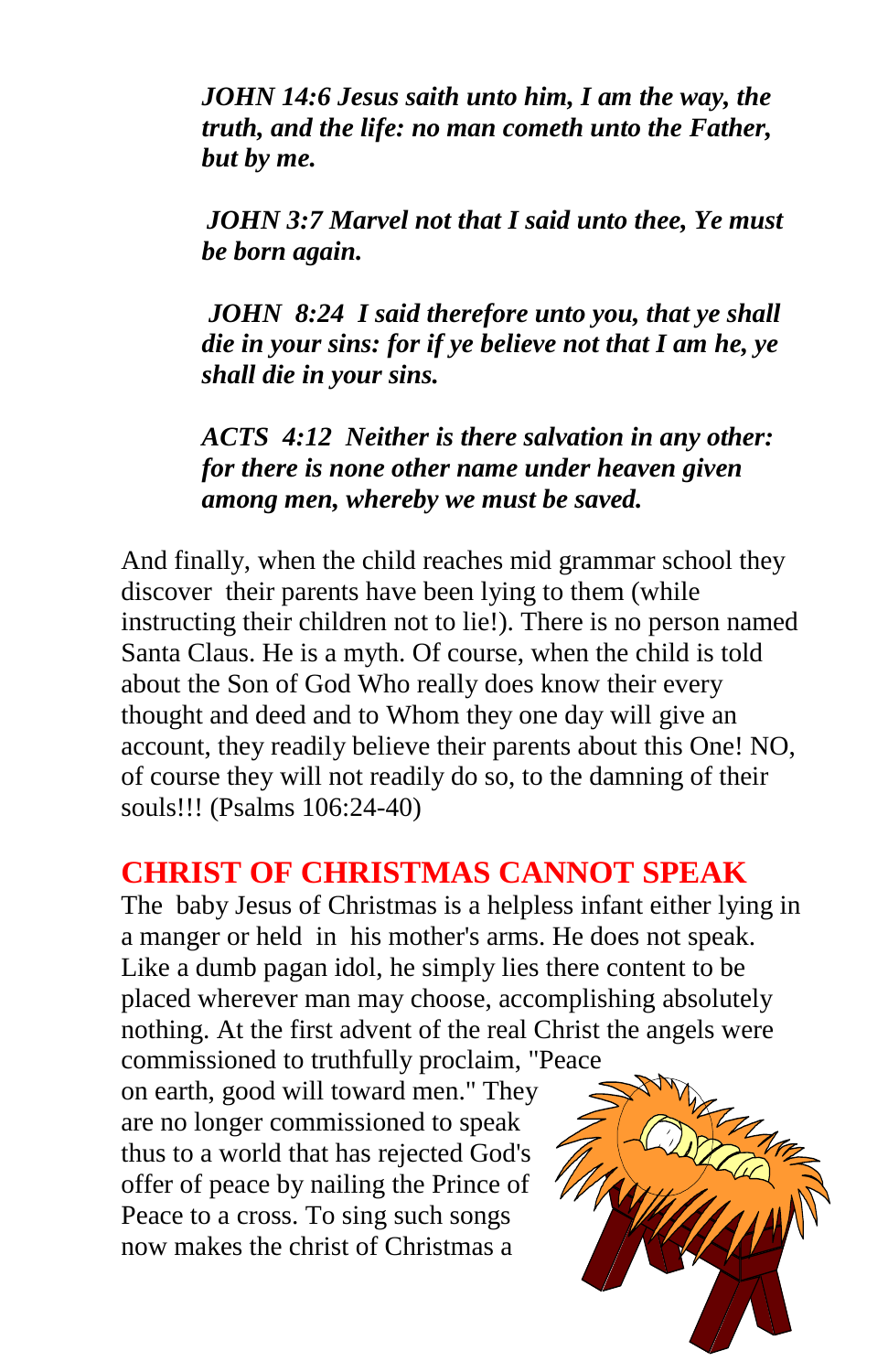powerless fraud! Meanwhile, the man size Santa reaps credit for giving sparkling delights to young and old alike, at least in the minds of children.

#### **"WHATSOEVER YE DO..."**

One of the earmarks of idolatry is that the "worshipers" tell their god what to do. They decide what pleases him. Their god's mouth is silent, like the christ of Christmas. However, the true child of God who really does want to please His Savior and LORD is enjoined to obey this command: (*Colossians 3:17) And whatsoever ye do in word or deed, do all in the name of the Lord Jesus, giving thanks to God and the Father by him.*

Can such a child of God honestly join with the world in a nonbiblical celebration which is characterized by alcoholism, sexual license and much wasting of finances on unneeded luxuries, and believe he is doing so "in the name of the Lord Jesus?" Remember, He is and was "holy, harmless, undefiled, separate from sinners (Heb 7:26)." What does it mean to "take the name of the Lord in vain?"

# **GOD'S "REVELATION" WARNING**

The last book of the Bible, the book of Revelation, speaks of "Mystery Babylon." This will be the final religious system of the world before God returns in glory, not to "humbly bow His head" and take His place on the cross of Calvary again, but to take vengeance on them that know not God!

*2 Thess 1:8 In flaming fire taking vengeance on them that know not God, and that obey not the gospel of our Lord Jesus Christ:* 

The adherents to this anti-Christ final form of apostate Christendom will make the world "drunk," but not with wine. They will be drunk with the intoxication of human reasoning, sensual reveling and the blood of the true followers of Jesus Christ!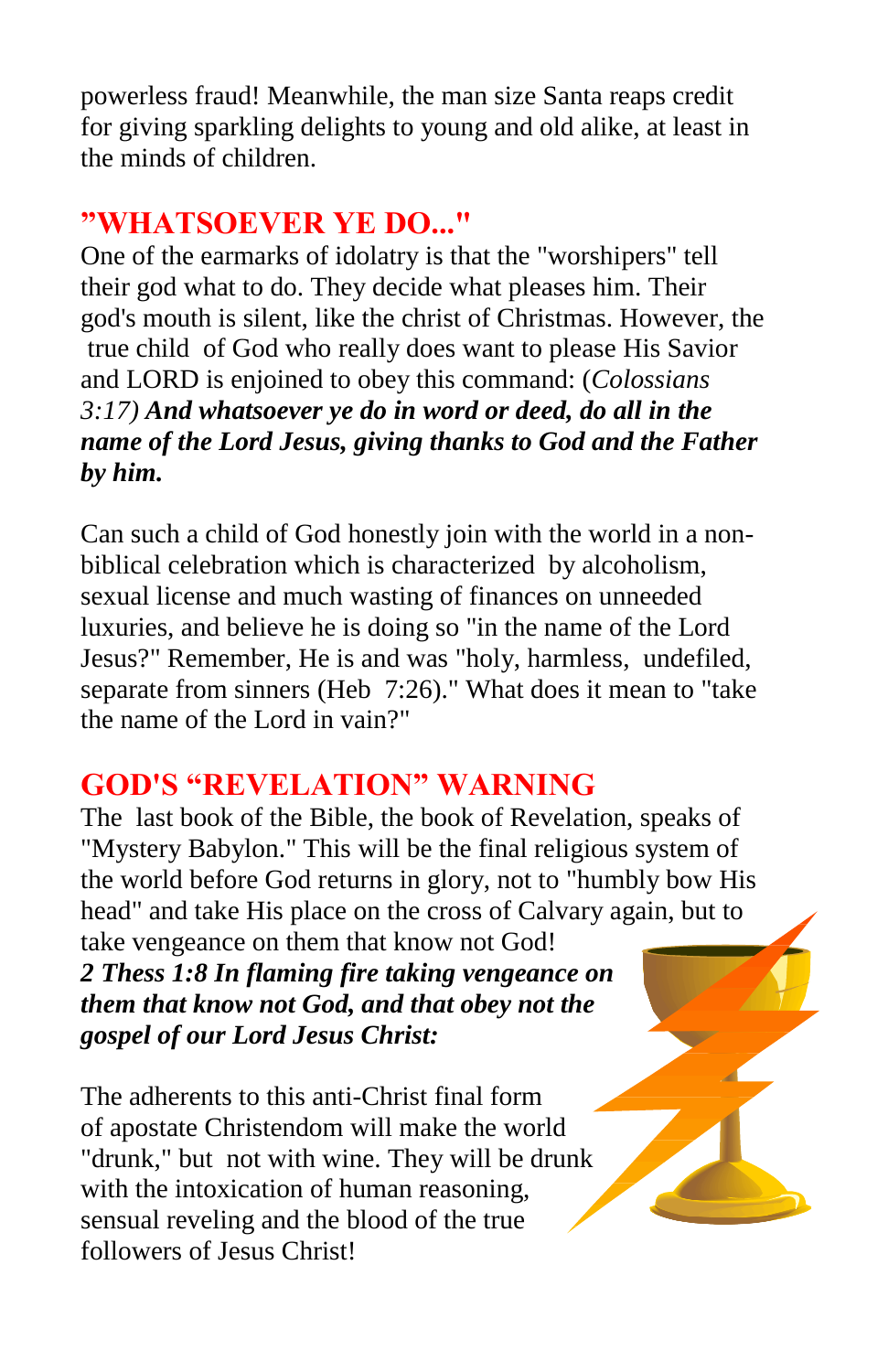*Revelations 17:1-3 And there came one of the seven angels which had the seven vials, and talked with me, saying unto me, Come hither; I will shew unto thee the judgment of the great whore that sitteth upon many waters: With whom the kings of the earth have committed fornication, and the inhabitants of the earth have been made drunk with the wine of her fornication. So he carried me away in the spirit into the wilderness: and I saw a woman sit upon a scarlet colored beast, full of names of blasphemy, having seven heads and ten horns.* 

In verse 9 the 7 heads are revealed to be 7 hills like the city of Rome! We are told in verse 12 that the 10 horns are ten kings (perhaps some form of the European Common Market). In verse 18, the woman is revealed to be the great city (Rome) which will be destroyed by Christ.

With these clear identifications of the religious system which will be prevalent in the last days being "Mystery Babylon" and the clear identification of the current Christmas celebration finding its roots in ancient Babylon, what should the response of the God fearing true child of God be but to heed God's command!

> *"Wherefore come out from among them, and be ye separate, saith the Lord, and touch not the unclean thing; and I will receive you, And will be a Father unto you, and ye shall be my sons and daughters, saith the Lord Almighty. Having therefore these promises, dearly beloved, let us cleanse ourselves from all filthiness of the flesh and spirit, perfecting holiness in the fear of God." (2 Corinthians 6:17-7:1)*